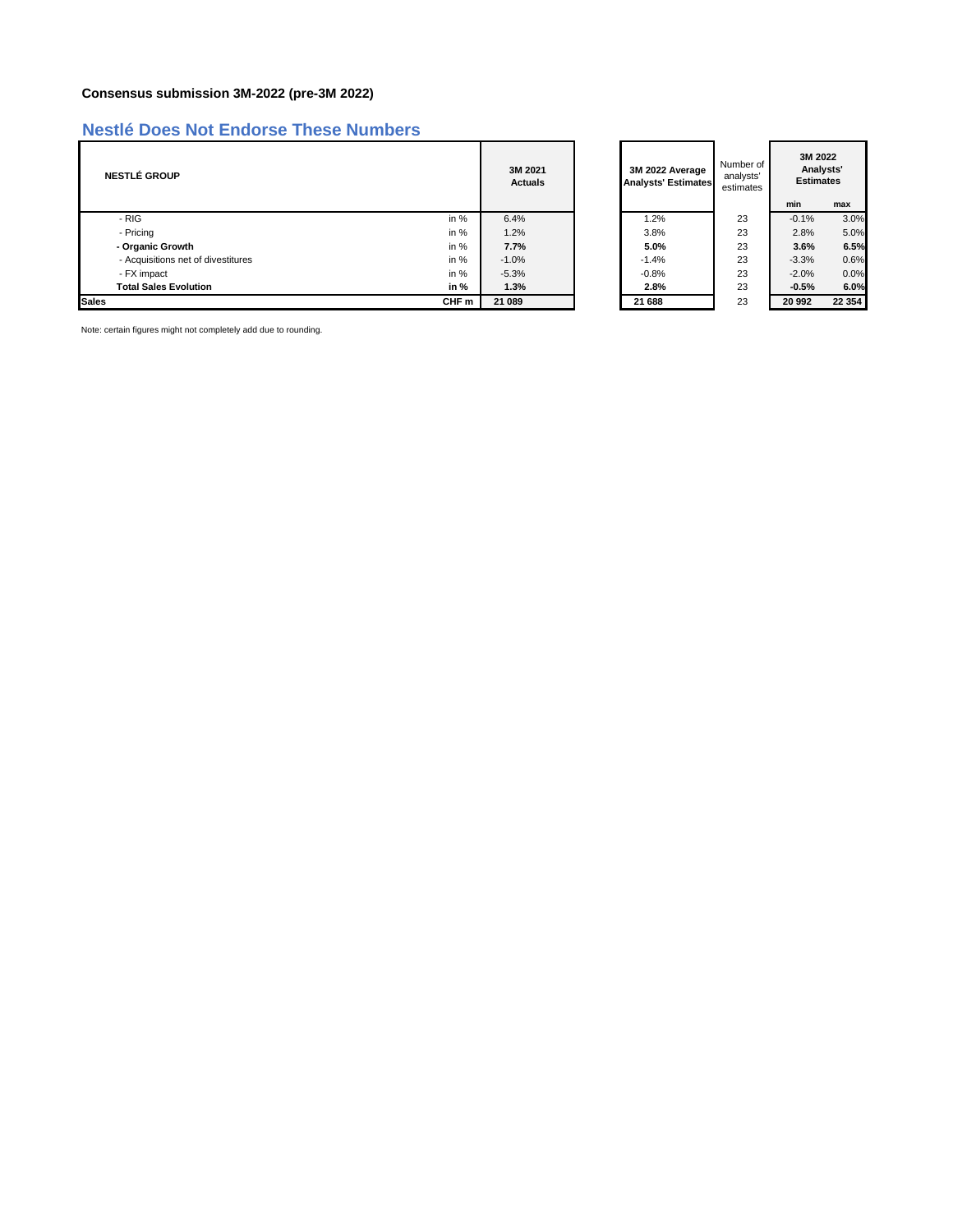## **Nestlé Does Not Endorse These Numbers**

| <b>NESTLÉ GROUP</b>                                              |                  | HY 2021<br><b>Actuals</b> |          |          | HY 2022 Average<br><b>Analysts' Estimates</b> |    | HY 2022 Analysts'<br><b>Estimates</b> |          |
|------------------------------------------------------------------|------------------|---------------------------|----------|----------|-----------------------------------------------|----|---------------------------------------|----------|
|                                                                  |                  |                           |          |          |                                               |    | min                                   | max      |
| - RIG                                                            | in %             | 6.8%                      |          | 1.1%     |                                               | 22 | $-0.7%$                               | 2.9%     |
| - Pricing                                                        | in $%$           | 1.3%                      |          | 4.1%     |                                               | 22 | 2.8%                                  | 6.0%     |
| - Organic Growth                                                 | in %             | 8.1%                      |          | 5.2%     |                                               | 22 | 3.2%                                  | 6.8%     |
| - Acquisitions net of divestitures                               | in %             | $-3.1%$                   |          | 0.4%     |                                               | 22 | $-1.7%$                               | 1.0%     |
| - FX impact                                                      | in $%$           | $-3.5%$                   |          | $-0.9%$  |                                               | 22 | $-1.9%$                               | 0.1%     |
| <b>Total Sales Evolution</b>                                     | in %             | 1.5%                      |          | 4.7%     |                                               | 22 | 1.7%                                  | 6.4%     |
| <b>Sales</b>                                                     | CHF <sub>m</sub> | 41 755                    | 100.0%   | 43 695   |                                               | 22 | 42 935                                | 44 4 27  |
| <b>Other Revenue</b>                                             | CHF <sub>m</sub> | 171                       | 0.4%     | 181      | 0.4%                                          | 12 | 131                                   | 205      |
| Cost of goods sold                                               | CHF <sub>m</sub> | $-21399$                  | $-51.2%$ | $-22912$ | $-52.4%$                                      | 15 | $-23459$                              | $-22163$ |
| <b>Gross Margin</b>                                              | CHF <sub>m</sub> | 20 35 6                   | 48.8%    | 20783    | 47.6%                                         | 14 | 20 24 2                               | 22 080   |
| <b>Distribution expenses</b>                                     | CHF <sub>m</sub> | $-3858$                   | $-9.2%$  | $-4004$  | $-9.2%$                                       | 9  | $-4128$                               | $-3893$  |
| Marketing and admin. expenses                                    | CHF m            | $-8625$                   | $-20.7%$ | $-8781$  | $-20.1%$                                      | 9  | $-9700$                               | $-8300$  |
| R&D costs                                                        | CHF <sub>m</sub> | $-793$                    | $-1.9%$  | $-812$   | $-1.9%$                                       | 9  | $-850$                                | $-745$   |
| <b>Underlying Trading Operating Profit</b>                       | CHF <sub>m</sub> | 7 2 5 1                   | 17.4%    | 7343     | 16.8%                                         | 20 | 7078                                  | 7610     |
| Net trading income (expense)                                     | CHF <sub>m</sub> | $-264$                    | $-0.6%$  | $-391$   | $-0.9%$                                       | 19 | $-1233$                               | 43       |
| <b>Trading Operating Profit</b>                                  | $CHF$ m          | 6987                      | 16.7%    | 6949     | 15.9%                                         | 19 | 6 196                                 | 7461     |
| <b>Trading Operating Profit Margin</b>                           | in $%$           | 16.7%                     |          | 15.9%    |                                               | 19 | 14.2%                                 | 17.0%    |
| <b>Operating Profit</b>                                          | CHF <sub>m</sub> | 6866                      | 16.4%    | 7 002    |                                               | 19 | 6 1 2 7                               | 8 0 6 8  |
| Operating Profit margin                                          | in %             | 16.4%                     |          | 16.0%    |                                               | 19 | 14.1%                                 | 18.7%    |
| Net Financial Income (Expense)                                   | CHF <sub>m</sub> | $-416$                    | $-1.0%$  | $-480$   | $-1.1%$                                       | 18 | $-671$                                | $-400$   |
| Profit before taxes, associates and Joint Ventures (PBT)         | CHF <sub>m</sub> | 6 4 5 0                   | 15.4%    | 6526     | 14.9%                                         | 18 | 5697                                  | 7618     |
| Tax                                                              | CHF <sub>m</sub> | $-1121$                   |          | $-1399$  |                                               | 11 | $-1557$                               | $-1296$  |
| % Tax rate as % PBT                                              | in $%$           | 17.4%                     |          | 20.9%    |                                               | 5  | 20.5%                                 | 21.5%    |
| % Underlying tax rate                                            | in %             | 20.2%                     |          | 20.7%    |                                               | 18 | 20.2%                                 | 21.5%    |
| Income from associates and joint ventures                        | CHF <sub>m</sub> | 717                       | 1.7%     | 697      | 1.6%                                          | 18 | 533                                   | 762      |
| Profit for the period                                            | CHF <sub>m</sub> | 5945                      | 14.2%    | 5877     | 13.4%                                         | 19 | 4880                                  | 7438     |
| of which attributable to shareholders of the parent (Net Profit) | CHF <sub>m</sub> | 5945                      | 14.2%    | 5616     | 12.9%                                         | 19 | 4774                                  | 6 1 9 8  |
| <b>Net Profit Margin</b>                                         | in %             | 14.2%                     |          | 12.9%    |                                               | 19 | 11.0%                                 | 14.3%    |
| <b>Basic EPS</b>                                                 | <b>CHF</b>       | 2.17                      |          | 2.17     |                                               | 18 | 1.95                                  | 2.28     |
| <b>Underlying EPS</b>                                            | CHF              | 2.17                      |          | 2.20     |                                               | 15 | 1.99                                  | 2.36     |

| HY 2022 Average<br><b>Analysts' Estimates</b> |          | Number of<br>analysts'<br>estimates | HY 2022 Analysts'<br><b>Estimates</b> |          |  |  |
|-----------------------------------------------|----------|-------------------------------------|---------------------------------------|----------|--|--|
|                                               |          |                                     | min                                   | max      |  |  |
| 1.1%                                          |          | 22                                  | $-0.7%$                               | 2.9%     |  |  |
| 4.1%                                          |          | 22                                  | 2.8%                                  | 6.0%     |  |  |
| 5.2%                                          |          | 22                                  | 3.2%                                  | 6.8%     |  |  |
| 0.4%                                          |          | 22                                  | $-1.7%$                               | 1.0%     |  |  |
| $-0.9%$                                       |          | 22                                  | $-1.9%$                               | 0.1%     |  |  |
| 4.7%                                          |          | 22                                  | 1.7%                                  | 6.4%     |  |  |
| 43 695                                        |          | 22                                  | 42 935                                | 44 4 27  |  |  |
| 181                                           | 0.4%     | 12                                  | 131                                   | 205      |  |  |
| $-22912$                                      | $-52.4%$ | 15                                  | $-23459$                              | $-22163$ |  |  |
| 20783                                         | 47.6%    | 14                                  | 20 24 2                               | 22 080   |  |  |
| $-4004$                                       | $-9.2%$  | 9                                   | $-4128$                               | $-3893$  |  |  |
| $-8781$                                       | $-20.1%$ | 9                                   | $-9700$                               | $-8300$  |  |  |
| $-812$                                        | $-1.9%$  | 9                                   | $-850$                                | $-745$   |  |  |
| 7343                                          | 16.8%    | 20                                  | 7078                                  | 7610     |  |  |
| $-391$                                        | $-0.9%$  | 19                                  | $-1233$                               | 43       |  |  |
| 6949                                          | 15.9%    | 19                                  | 6 196                                 | 7461     |  |  |
| 15.9%                                         |          | 19                                  | 14.2%                                 | 17.0%    |  |  |
| 7 002                                         |          | 19                                  | 6 1 2 7                               | 8 0 6 8  |  |  |
| 16.0%                                         |          | 19                                  | 14.1%                                 | 18.7%    |  |  |
| $-480$                                        | $-1.1%$  | 18                                  | $-671$                                | $-400$   |  |  |
| 6526                                          | 14.9%    | 18                                  | 5 6 9 7                               | 7618     |  |  |
| $-1399$                                       |          | 11                                  | $-1557$                               | $-1296$  |  |  |
| 20.9%                                         |          | 5                                   | 20.5%                                 | 21.5%    |  |  |
| 20.7%                                         |          | 18                                  | 20.2%                                 | 21.5%    |  |  |
| 697                                           | 1.6%     | 18                                  | 533                                   | 762      |  |  |
| 5877                                          | 13.4%    | 19                                  | 4880                                  | 7438     |  |  |
| 5616                                          | 12.9%    | 19                                  | 4 7 7 4                               | 6 1 9 8  |  |  |
| 12.9%                                         |          | 19                                  | 11.0%                                 | 14.3%    |  |  |
|                                               |          |                                     |                                       |          |  |  |
| 2.17                                          |          | 18                                  | 1.95                                  | 2.28     |  |  |

Note: certain figures might not completely add due to rounding.